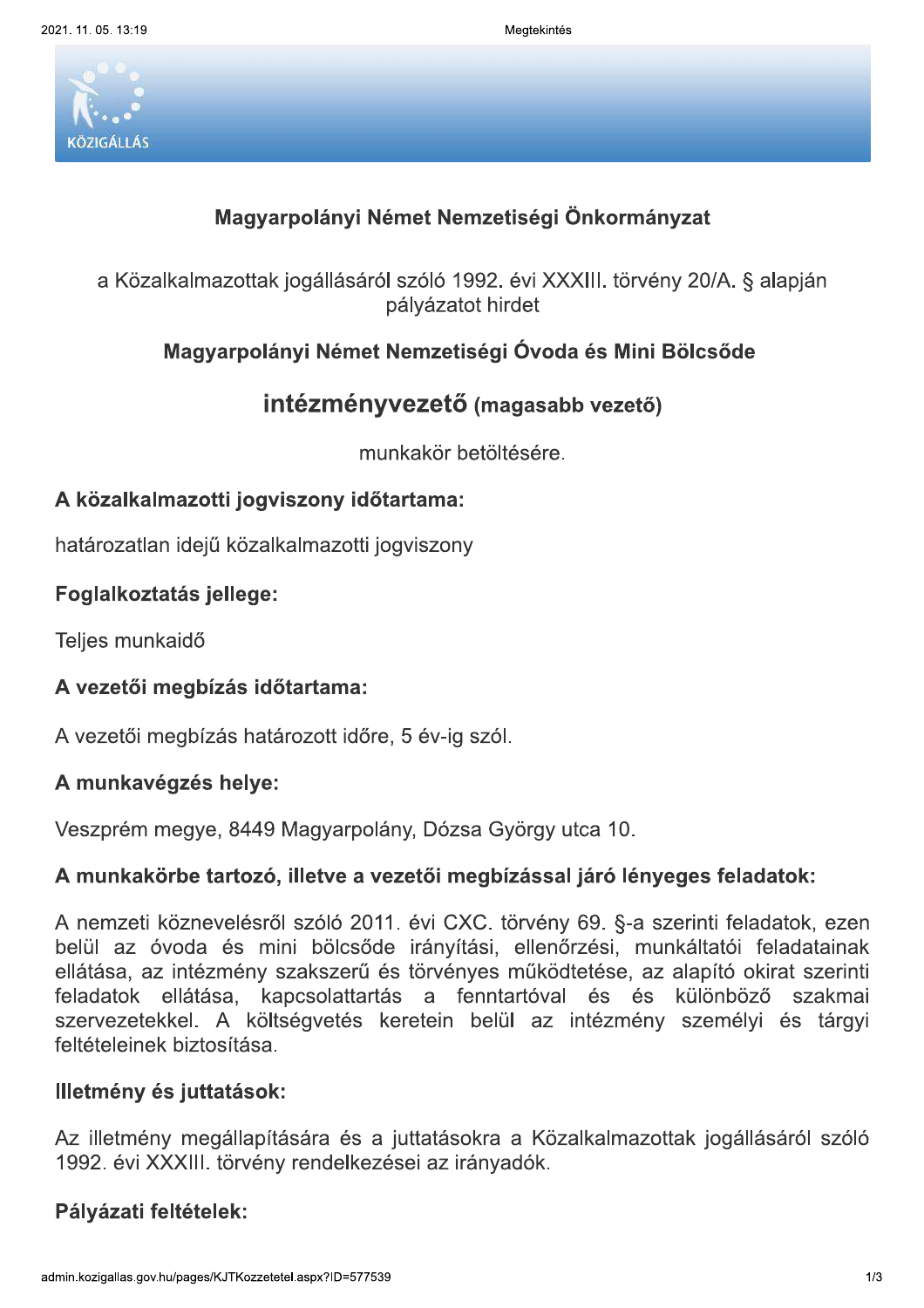# Megtekintés

- Főiskola, óvodapedagógus, pedagógus-szakvizsga keretében szerzett intézményvezetői szakképzettség.,
- legalább négy év pedagógus-munkakörben, vagy heti tíz tanóra vagy foglalkozás megtartására vonatkozó óraadói megbízás ellátása során szerzett szakmai gyakorlat
- a nevelési-oktatási intézményben pedagógus-munkakörben fennálló, határozatlan időre, teljes munkaidőre szóló alkalmazás vagy a megbízással egyidejűleg pedagógus-munkakörben történő, határozatlan időre teljes munkaidőre szóló alkalmazás
- magyar állampolgárság
- · büntetlen előélet
- · cselekvőképesség

# A pályázat elbírálásánál előnyt jelent:

Német nyelvből középfokú C típusú általános nyelvvizsga, társalgási szintű nyelvtudás,

# A pályázat részeként benyújtandó iratok, igazolások:

- Szakmai önéletrajz, képzettséget igazoló okiratok másolata, 3 hónapnál nem régebbi erkölcsi bizonyítvány
- szakmai helyzetelemzésre épülő, fejlesztési elképzeléseket tartalmazó az intézmény vezetésére vonatkozó vezetési program
- nyilatkozat, hogy a pályázati anyagot a pályázat elbírálásában résztvevők megismerhetik, abba betekinthetnek

# A munkakör betölthetőségének időpontja:

A munkakör a pályázatok elbírálását követően azonnal betölthető.

# A pályázat benyújtásának határideje: 2021. december 10.

A pályázati kiírással kapcsolatosan további információt Grőber Andrea nyújt, a 06304749893 -os telefonszámon.

# A pályázatok benyújtásának módja:

- Postai úton, a pályázatnak a Magyarpolányi Német Nemzetiségi Önkormányzat címére történő megküldésével (8449 Magyarpolány, Dózsa György utca 6.). Kérjük a borítékon feltüntetni a pályázati adatbázisban szereplő azonosító számot: M.187/2021, valamint a munkakör megnevezését: intézményvezető.
- · Elektronikus úton Grőber Andrea elnök részére a groberandrea28@gmail.com E-mail címen keresztül
- · Személyesen: Grőber Andrea, Veszprém megye, 8449 Magyarpolány, Dózsa György utca 6...

# A pályázat elbírálásának határideje: 2022. január 21.

A pályázati kiírás további közzétételének helye, ideje: